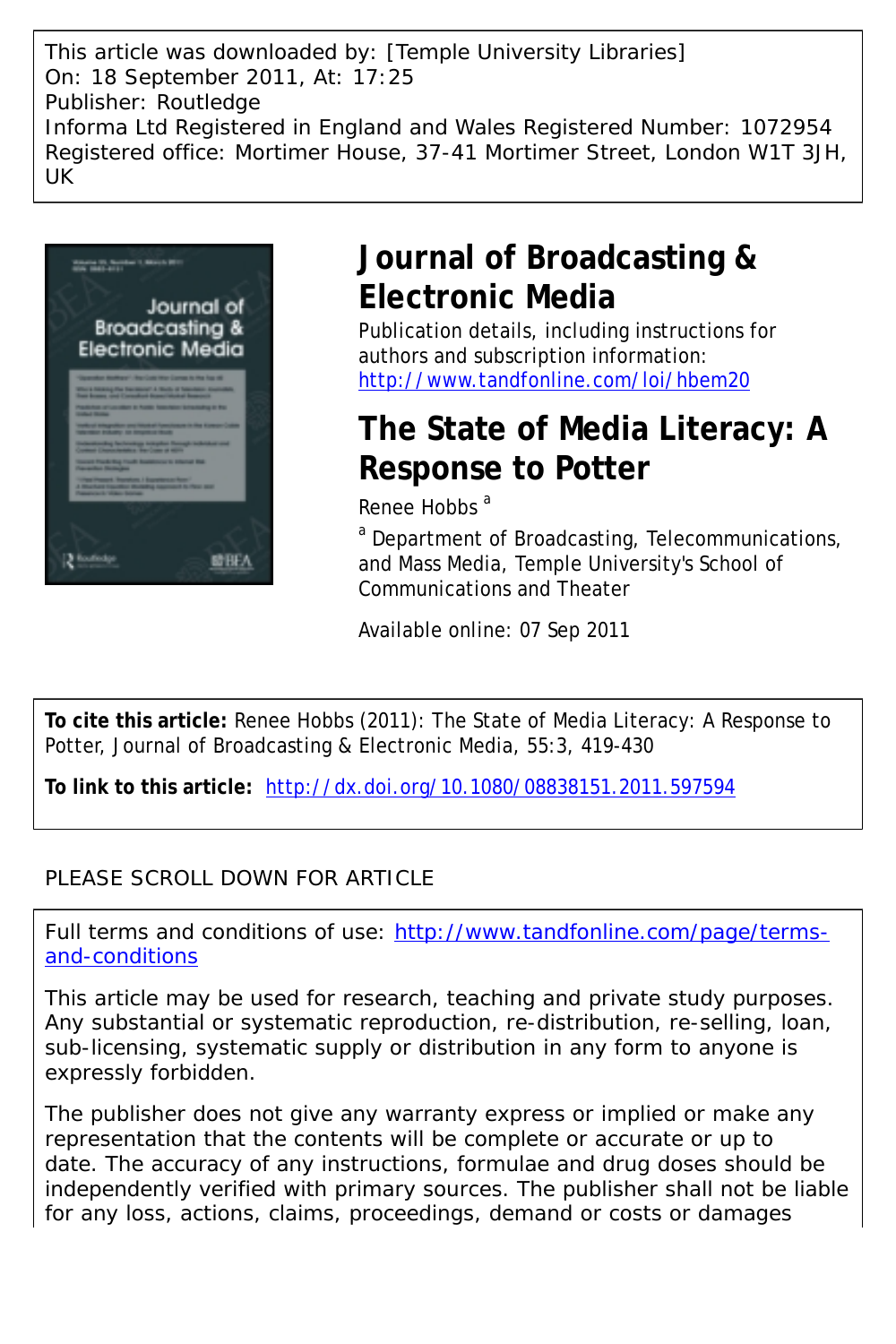whatsoever or howsoever caused arising directly or indirectly in connection with or arising out of the use of this material.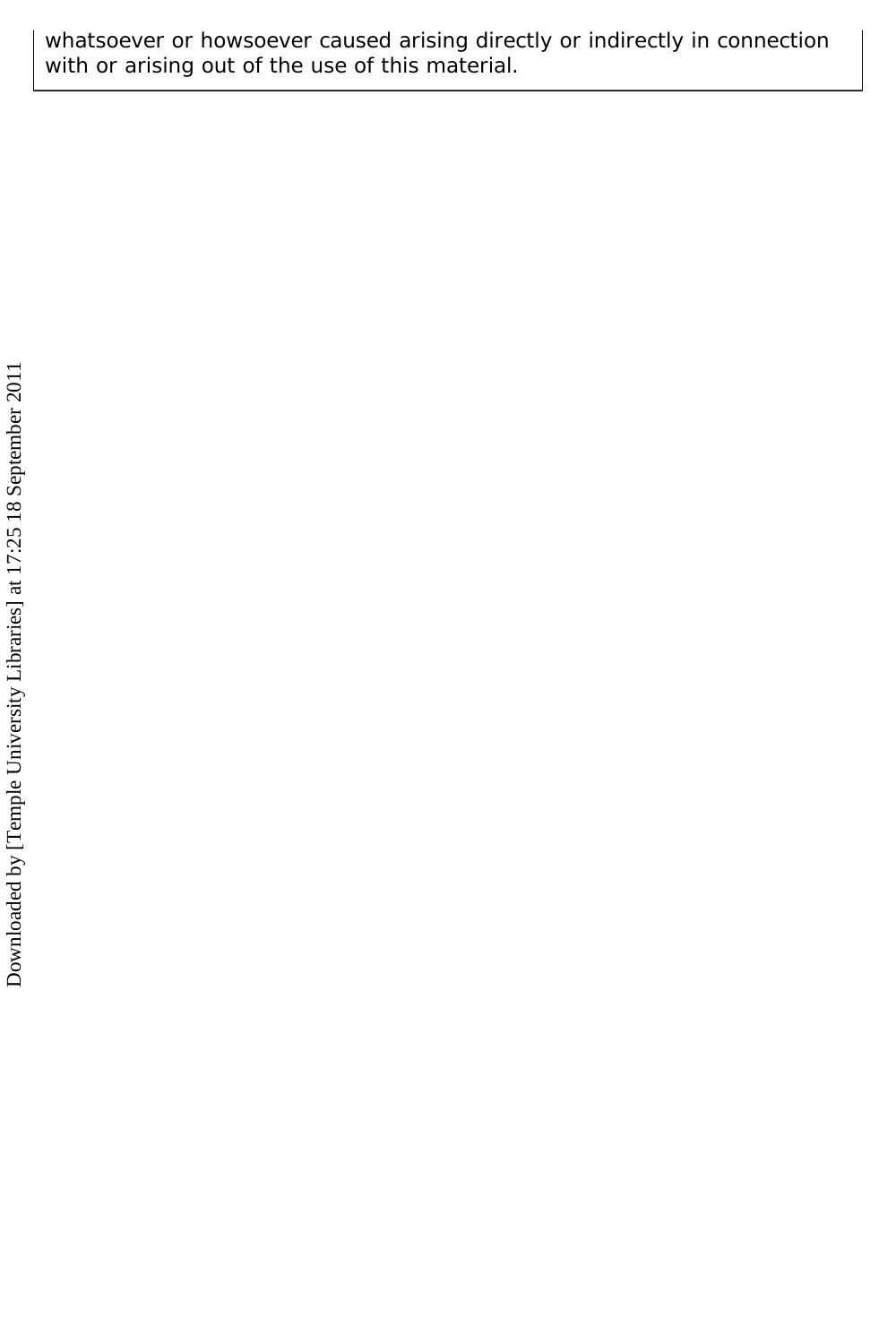

## The State of Media Literacy: A Response to Potter

## Renee Hobbs

Potter's essay on the state of media literacy purports to represent the current state of the field, but omits much of the innovative work that has emerged in the last 10 years from scholars across the fields of communication, education, and public health. The review does not include mention of the development of numerous media literacy education initiatives by educational practitioners working in both formal and in informal education. By conceptualizing media literacy as a response to counteract the negative effects of mass media and popular culture, Potter fails to capture the depth and complexity of the field.

My mother always told me that if you can't say something nice, you shouldn't say anything at all. But then again, she never really understood my work as a scholar, where knowledge-production and evaluation are intertwined and embedded in the practice of critique. In his invited essay in Volume 54(4) of the Journal of Broadcasting and Electronic Media (JoBEM), Jim Potter identifies a list of divergent interpretations of the term ''media literacy'' and frames the field as an incoherent mess. Potter claims that there is ''no consensus as scholars continue to add and subtract ideas'' (2010, p. 679), and identifies the numerous definitions of the terms ''media'' and ''literacy,'' as well as debates about the appropriate learning outcomes of media literacy education. From this, he proposes four common themes where he claims there is general agreement across the writings about media literacy; two of which emphasize media literacy as a response to the ''wide range of potentially negative effects on individuals'' and position it as ''helping people protect themselves'' from potentially negative effects (2010, p. 681). Potter then reviews various characteristics of media literacy interventions, defined as the techniques people use to help others avoid potentially harmful media exposures. He describes the literature on parental mediation, which he frames as a form of media literacy. He concludes the state-of-the-scholarship essay by noting that nearly ''all the studies in the large media effects literature … might qualify as tests of media literacy interventions''

**SEA** 

Renee Hobbs (Ed.D., Harvard University) is a Professor in the Department of Broadcasting, Telecommunications, and Mass Media at Temple University's School of Communications and Theater, where she founded the Media Education Lab. Her research interests include digital and media literacy education, children and media, and the uses of media and technology in K–12 and higher education.

<sup>©</sup> 2011 Broadcast Education Association Journal of Broadcasting & Electronic Media 55(3), 2011, pp. 419–430 ISSN: 0883-8151 print/1550-6878 online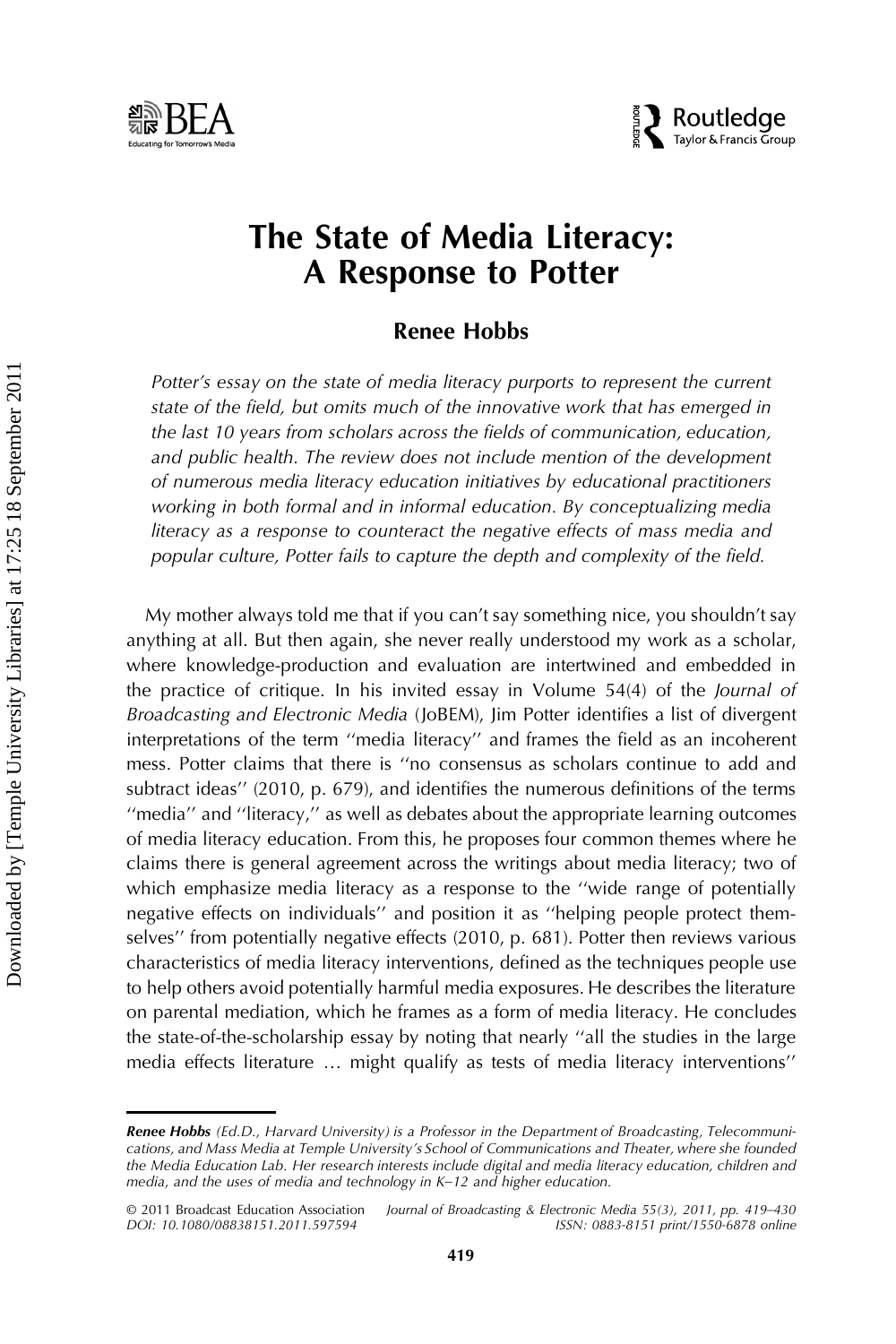(2010, p. 688). He briefly reviews selected media effects studies on media violence, sexual portrayals, health, stereotypes, and fear-inducing media.

This review essay is particularly disappointing because many readers are familiar with Potter's significant contributions to the field of media literacy over the course of his career, particularly those who appreciate his popular textbook, Media Literacy, now in its fifth edition. Providing a robust and meaningful alternative to the standard industry-oriented overview, Potter's textbook frames media literacy as a complement of knowledge and intellectual skills, where it defines critical thinking skills as including the components of analysis, evaluation, grouping, induction, deduction, synthesis, and abstraction. In another book, Theory of Media Literacy: A Cognitive Approach, Potter claims that people who are knowledgeable about media industries, media messages, and media effects may have a better appreciation of the context in which messages circulate; for example, such knowledge may help people become more active, strategic, and goal-seeking in their use of media (Potter, 2004).

Unfortunately, readers of the Journal of Broadcasting and Mass Media are not well-served by this invited essay which claims in its title to depict the state of media literacy. While purporting to represent the current state of the field, Potter omits much of the innovative and important work that has emerged in the last 10 years from scholars across the fields of communication, education, and public health. The review does not include mention of the development of numerous media literacy education initiatives by educational practitioners working in both formal and informal education. Most importantly, in conceptualizing media literacy primarily as a response to counteract the negative effects of mass media and popular culture, Potter's vision of media literacy mischaracterizes the depth and complexity of the field.

Some readers may wonder why Potter does not mention some of his own most recent empirical research in this review essay. Most notably missing is his important collaborative work with Byrne and colleagues, where they developed an intervention that urged children to examine the difference between media violence and real-world violence, emphasizing the negative effects of viewing violence. Under some circumstances, media literacy pedagogy may accidentally activate boomerang effects, where instruction inadvertently increases, rather than decreases, desired outcomes (Byrne, 2009). Efforts to improve children's understanding of television violence via a media literacy intervention may actually heighten the salience or appeal of violence if videos used in the lesson prime emotional arousal (Byrne, Linz, & Potter, 2009). This research helps us more deeply understand the importance of attention to instructional design principles in the practice of media literacy education. Referring to the boomerang effect in the Journal of Broadcasting and Electronic Media review, Potter mentions only that ''some interventions are more successful than others'' (2010, p. 688).

In challenging the overall framing of media literacy and specific choices of scholarly content that are presented in Potter's review essay, I do not mean to dismiss or trivialize those who have concerns about a materialistic, hyper-sexualized, and hyper-violent media culture that may impact personal and social identity. Indeed,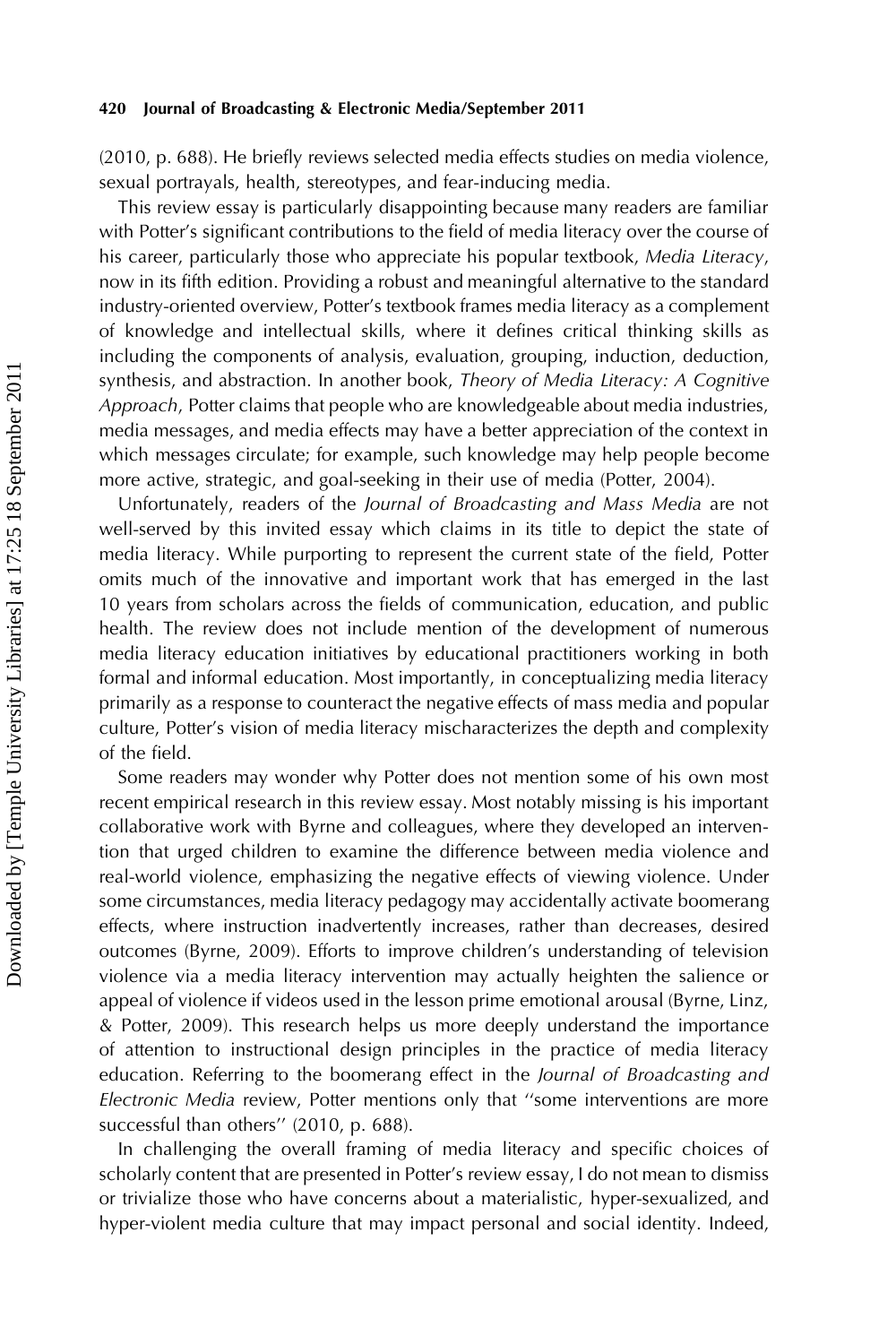along with Potter and many Journal of Broadcasting and Electronic Media readers, I share similar concerns about the role of mass media, popular culture, and digital media and technology in the lives of children and young people. But those who position media literacy education simply as an antidote to mass media exposure may be blinded inadvertently to the wider range of aims of media literacy education, thus missing out on important evidence and information that contributes to the development of digital and media literacy both in the United States and around the world.

### Momentum for Digital and Media Literacy

Potter does not inform *JoBEM* readers about the rise of support for media literacy in the digital media policy landscape, or how educational reformers position media literacy as a form of critical thinking as evidenced by the presence of media literacy in the Common Core standards (National Governors Association & the Council of Chief State School Officers, 2010). Slowly but surely, digital and media literacy now are becoming a basic part of contemporary discourse.

In the United States and in Europe, significant strides were made in the inclusion of media literacy in the context of discussions about education reform and technological change. This discourse increasingly included perspectives from mainstream governmental and educational institutions. In England, the Office of Communications (OFCOM) has a major policy initiative on media literacy underway (Livingstone, 2008). The European Commission's commitment to media literacy has supported the development of robust scholarship and information sharing. In countries as diverse as Turkey and Singapore, media literacy education is now part of the national curriculum. In the United States, several federal agencies developed actions to promote media literacy education. For example, the U.S. Federal Trade Commission (FTC) developed Admongo (www.admongo.gov), an online game for media literacy for children aged 8–12 to help them analyze advertising (Moore & Hobbs, 2011). There is a reference to media literacy's importance in the U.S. Department of Education in their National Technology Plan (U.S. Department of Education, 2010). The FCC's ''Future of Media'' initiative explicitly sought public comment on this question: ''What kinds of digital and media literacy programs are appropriate to help people both use new information and communication technologies effectively and to analyze and evaluate the news and information they are receiving?'' (Barnett, 2010). The Knight Commission's 2009 report, ''Informing Communities: Sustaining Democracy in a Digital Age'' identifies media literacy in relation to enhancing the information capacity of individuals, particularly in relation to citizenship (Knight Commission, 2009). Most importantly, the John D. and Catherine T. MacArthur Foundation invited more than \$80 million in research on digital media and learning, to support a variety of research and practical projects that are transforming the field.

Framed as an expanded conceptualization of literacy, digital and media literacy are recognized as tools for strengthening young people's participation in civic and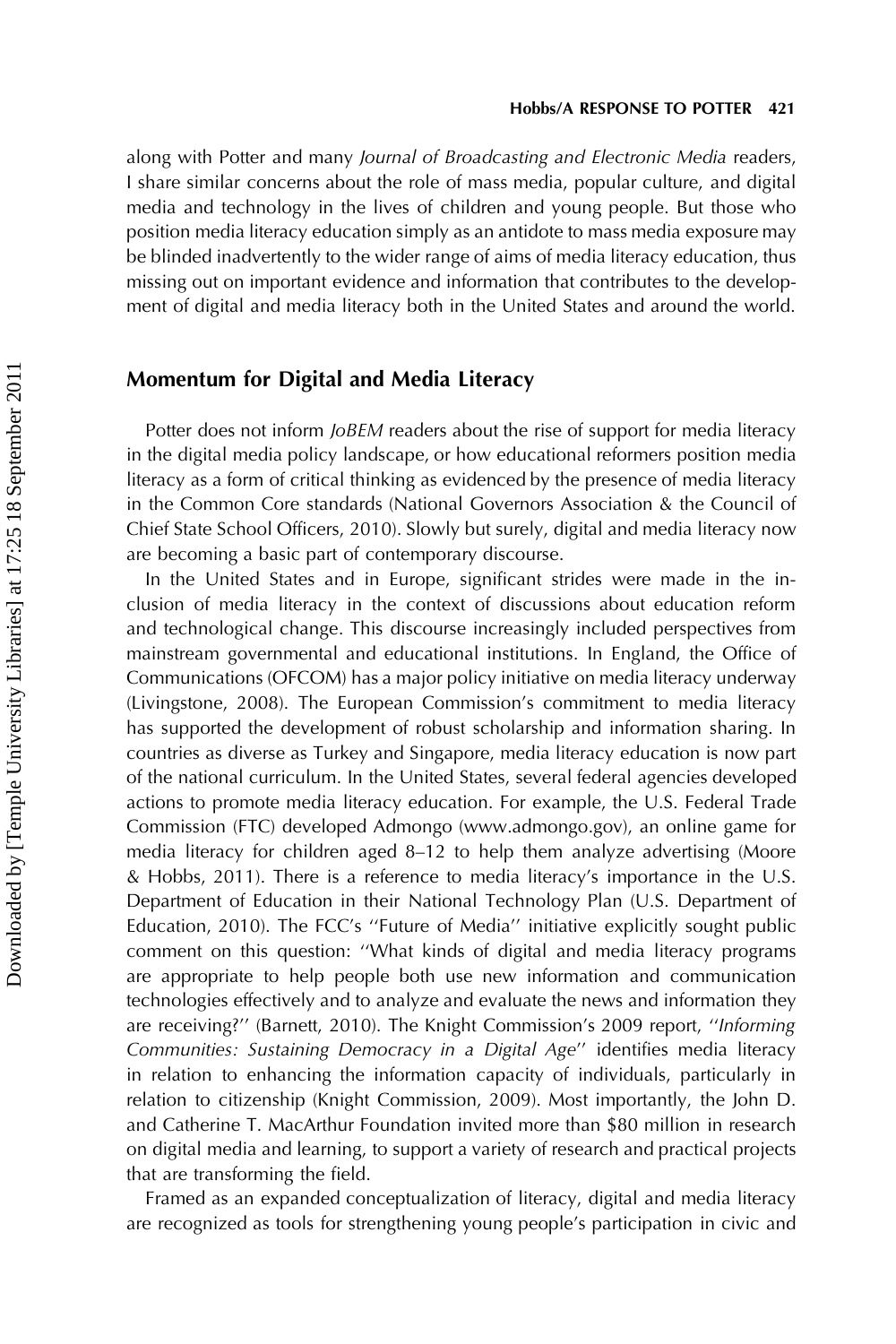political life (Benkler, 2007; Bennett, 2008; Jenkins et al., 2007; Rheingold, 2008), enabling them to seek out information on relevant issues, to evaluate the quality of information available, and to engage in dialogue with others to form coalitions. A recent study found that nearly half of high school students from 21 high schools in California engaged in various classroom activities designed to support media literacy competencies, including critically analyzing the trustworthiness of websites, using the Internet to get information about political or social issues, and creating content for the web. These activities are associated with higher rates of online politically driven participation (Kahne, Feezell, & Lee, 2010).

This year, the College Board used a media literacy question in its essay portion of the SAT, asking students to respond to this question: ''Do people benefit from forms of entertainment that show so-called reality, or are such forms of entertainment harmful'' (Bunin, 2011). The increasing visibility of media literacy on the national education agenda is embodied in the words of Ernest J. Wilson, the Walter Annenberg Chair in Communication and dean of the Annenberg School for Communication & Journalism at the University of Southern California, who, at a meeting of the Aspen Institute's Forum on Communication and Society in 2010, described media literacy as ''the new humanities'' (Wilson, 2010).

## The Relationship between Protectionist and Empowerment Perspectives

Tension between protectionist and empowerment perspectives was long part of the media literacy field (Hobbs, 1998), as scholars and educators debated whether to emphasize media literacy as an expanded conceptualization of literacy or as a means to counter the negative effects of mass media and popular culture. In his review essay, Potter recycles ideas from within a subset of the media effects tradition to put forward his own special vision of media literacy—one that has been rejected by the National Association for Media Literacy Education, the national membership organization of the field. By framing a definition of media literacy only in relation to the goal of reducing negative effects of exposure to mass media, Potter is pushing an agenda which in fact has a controversial status among scholars both in the United States and around the world, where there is a robust ongoing debate about the relative value and limitations of both protectionist and empowerment perspectives in media literacy education.

Noteworthy for its absence is any articulation of the empowerment perspective within the field of media literacy. Generated by the rise of social media and other digital tools that enable anyone to be an author, there is an explosion of interest in media literacy as a tool for empowerment. Emerging theoretically from constructivist learning theory and articulated in the work of visual literacy specialists, media arts educators, and youth development professionals, this approach to media literacy emphasizes young people as capable, resilient and active in their choices as both media consumers and as creative producers. It values and celebrates the pleasure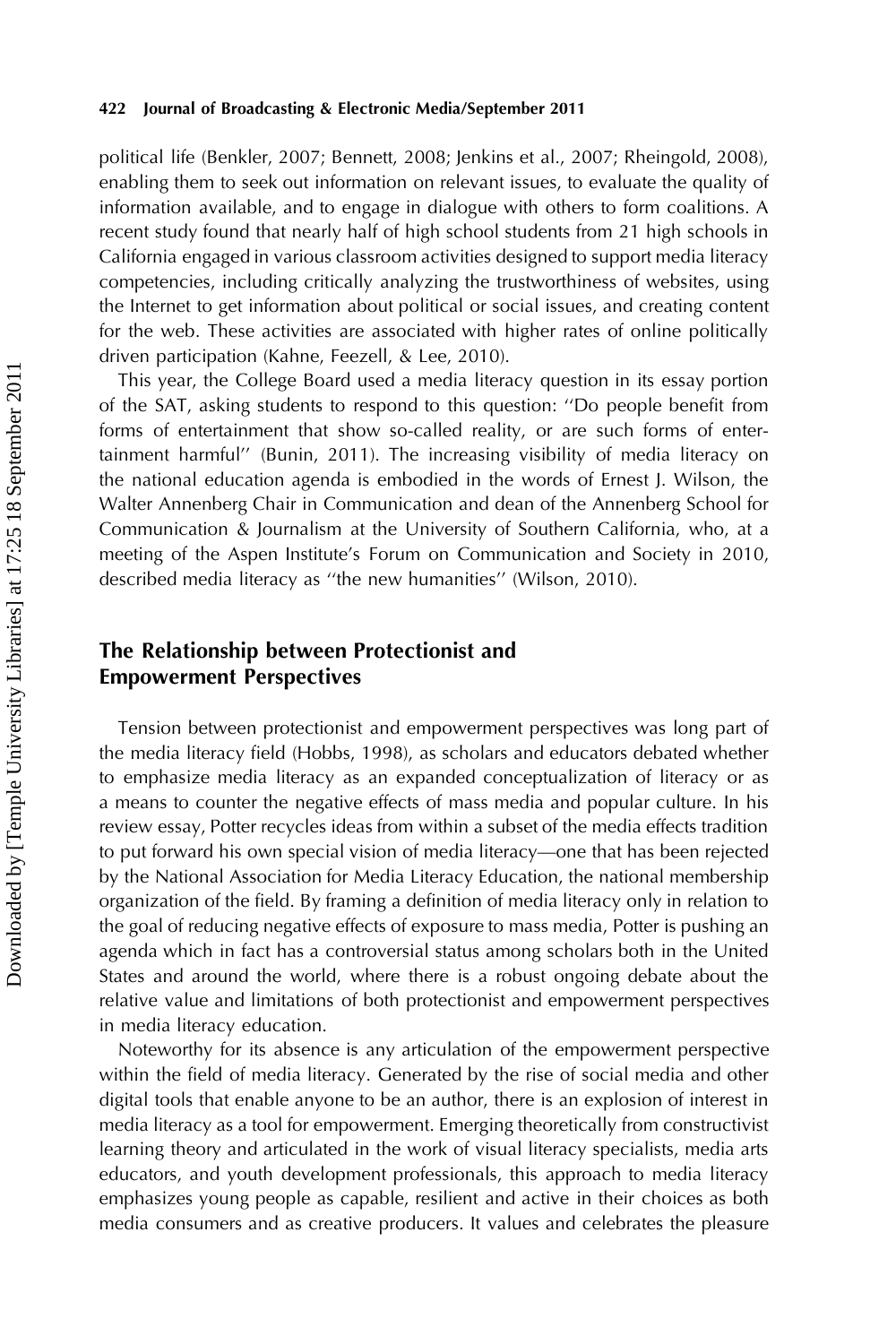that children and young people experience as media consumers and as media makers (Jenkins et al., 2007). A wide variety of initiatives in youth-produced media reflect the fundamental belief that media-making can be a means for building selfesteem and forming identity, developing critical thinking skills about media and technology, and promoting intercultural exchange (Cole, Biel, Pai, & Chand, 2007). In one example, researchers developed a 3-year longitudinal study to examine a learning environment intentionally designed to provide urban youth with tools and learning opportunities that would allow them to create, collaborate, and communicate with new media production technologies. The program offered a series of after-school clubs in graphic design, digital broadcasting, movie making, music recording and remixing, and video game development. Results show that, with effective mentoring, students are able to shift their sense of identity to position themselves as authors (Barron et al., 2010). Scholarly inquiries on the practices that contribute to youth empowerment are a vital part of research in digital and media literacy education.

It is important to acknowledge that Potter's conceptualization of media literacy as an intervention designed to counter the negative effects of mass media and popular culture is indeed reflected in some of the scholarly literature of the field. In his systematic review of over 150 empirical studies in the field, Martens (2010) notes that some communication scholars position media literacy education as a solution to the problem of negative media effects like media violence, gender and racial stereotyping, and bias in the news. When only looking at the social scientific literature in media studies, it might be possible to believe that a protectionist focus is dominant. However, when the lens is widened to include the published work of critical/cultural scholars across the disciplinary landscape of rhetoric, English education, film studies, technology education, and other fields, it is clear that most reject an explicitly protectionist approach to media literacy education. For example, educators who publish accounts of practice in journals including Learning, Media and Technology, the International Journal of Learning and Media, English Journal, the Journal of Media Literacy Education, and the Journal of Adult and Adolescent Literacy, incorporate media literacy into their pedagogy with a decidedly semiotic, critical/cultural, constructivist or empowerment perspective. These four theoretical frameworks are barely mentioned in Potter's review essay, even though, historically speaking, they reflect a fundamental articulation of the ''active audience'' tradition as embodied across several disciplines (stemming from a line of scholars that includes John Dewey, Marshall McLuhan, Stuart Hall, Umberto Eco, Neil Postman, Len Masterman, David Buckingham, James Carey, Henry Giroux, John Fiske, and Henry Jenkins).

Many media literacy educators both embrace and reject protectionism, recognizing the importance of honoring the very real pleasures that students experience as both media consumers and producers, and observing that young people themselves often resent being positioned as victims of an evil media system. Livingstone (2004) pointed out that the media effects tradition incorporates a view of audiences as vulnerable while media literacy education is rooted in the conceptualization of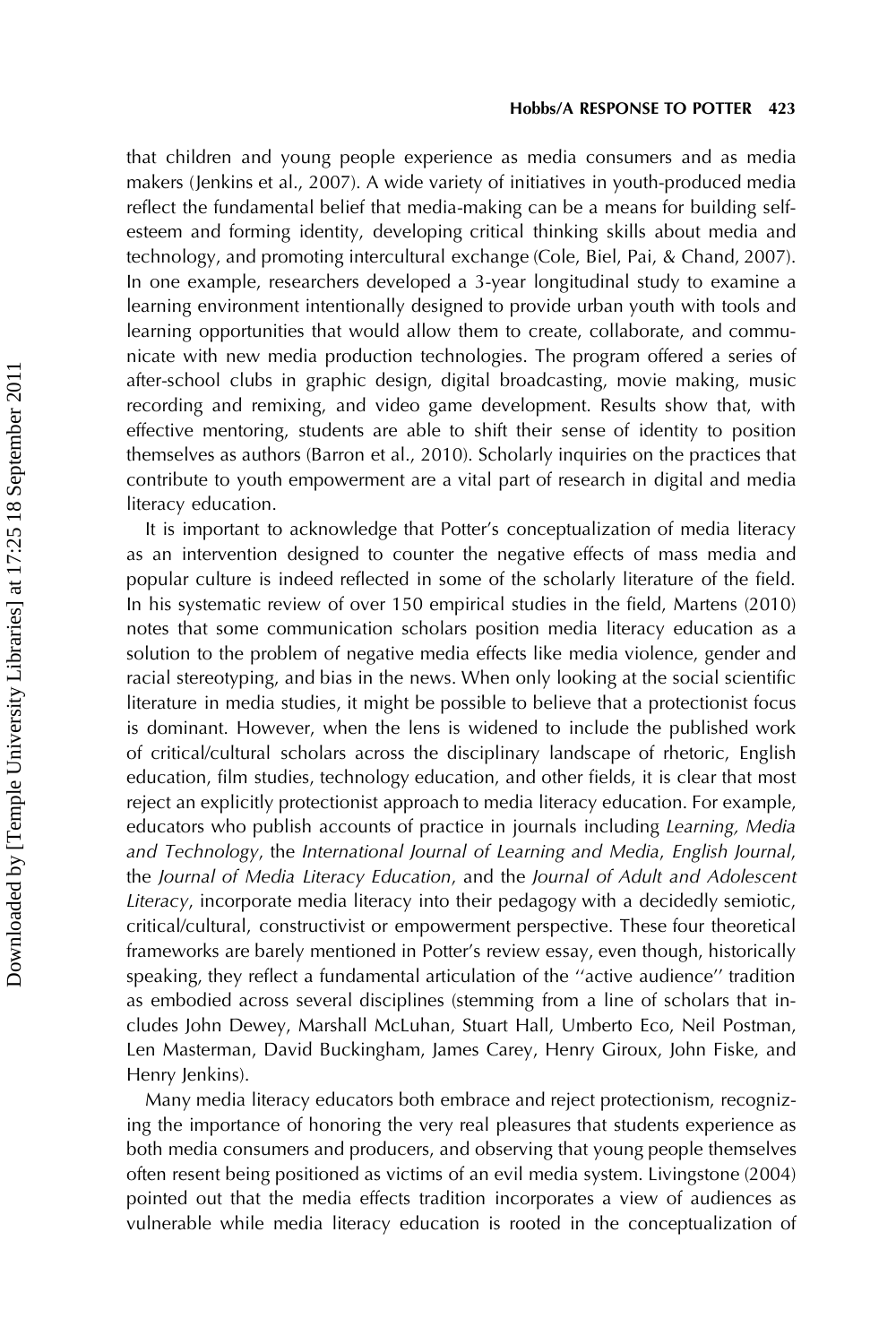the active audience. For these reasons, parent advocacy organizations stand back from claiming that media is a negative force in the lives of children and youth and emphasize an empowerment perspective. For example, Common Sense Media identifies in its mission: ''We believe in teaching our kids to be savvy, respectful and responsible media interpreters, creators, and communicators. We can't cover their eyes but we can teach them to see'' (Common Sense Media, 2010).

Today, a considerable amount of important work in digital and media literacy comes from many people working outside the circle of media effects scholarship. This work should be acknowledged and welcomed by communication scholars. For example, rhetoricians offer up a version of media literacy as it applies to the Internet (Gurak, 2001); cultural studies scholars explore the value of teaching about parody with shows like The Simpsons (Gray, 2006); clinical psychologists demonstrate how media literacy can reduce anxiety about the depiction of terrorism on television news (Comer Furr, Beidas, Weiner, & Kendall, 2008); public policy scholars examine the impact of youth media arts groups on civic engagement and social activism (Levine, 2008); education scholars document empowering instructional practices that help African-American teens forge more complex interpretations of narrative films depicting Black masculinity (Staples, 2008); and physicians and medical researchers develop online educational interventions for media literacy, showing its utility as a means to prevent substance abuse (Primack, Sidani, Carroll, & Fine, 2009). None of these scholars is aligned theoretically with the media effects tradition but all make important contributions to the field of media literacy education.

Even as the diversity of scholars and practitioners increases in the face of rapid changes to the media environment that result from the Internet and social media, an emerging consensus about the aims of digital and media literacy prevails. Potter makes no mention of the National Association for Media Literacy Education's Core Principles of Media Literacy Education, developed by 10 present and former board members of the national membership organization and officially ratified by its members. The Core Principles document identifies the purpose of media literacy education as ''to help individuals of all ages develop the habits of inquiry and skills of expression that they need to be critical thinkers, effective communicators and active citizens in today's world'' (NAMLE, 2007, p. 1).

In that document, national leaders in media literacy education reject one of Potter's main formulations: that the teaching and learning of media literacy is based on a constructed intervention designed by researchers to increase knowledge about media violence, sexuality, health, or stereotypes in an inoculation or transmissionoriented model of education. Media literacy leaders state it this way: ''Media literacy education builds skills that encourage healthy lifestyles and decision-making; it is not about inoculating people against presumed or actual harmful media effects'' (NAMLE, 2007, p. 5). To this reader's chagrin, even the media literacy literature that is clearly framed as a response to negative media effects gets shortchanged in Potter's essay, which does not recognize that communication and public health scholars chose to adopt both practical implementation strategies and theoretical models to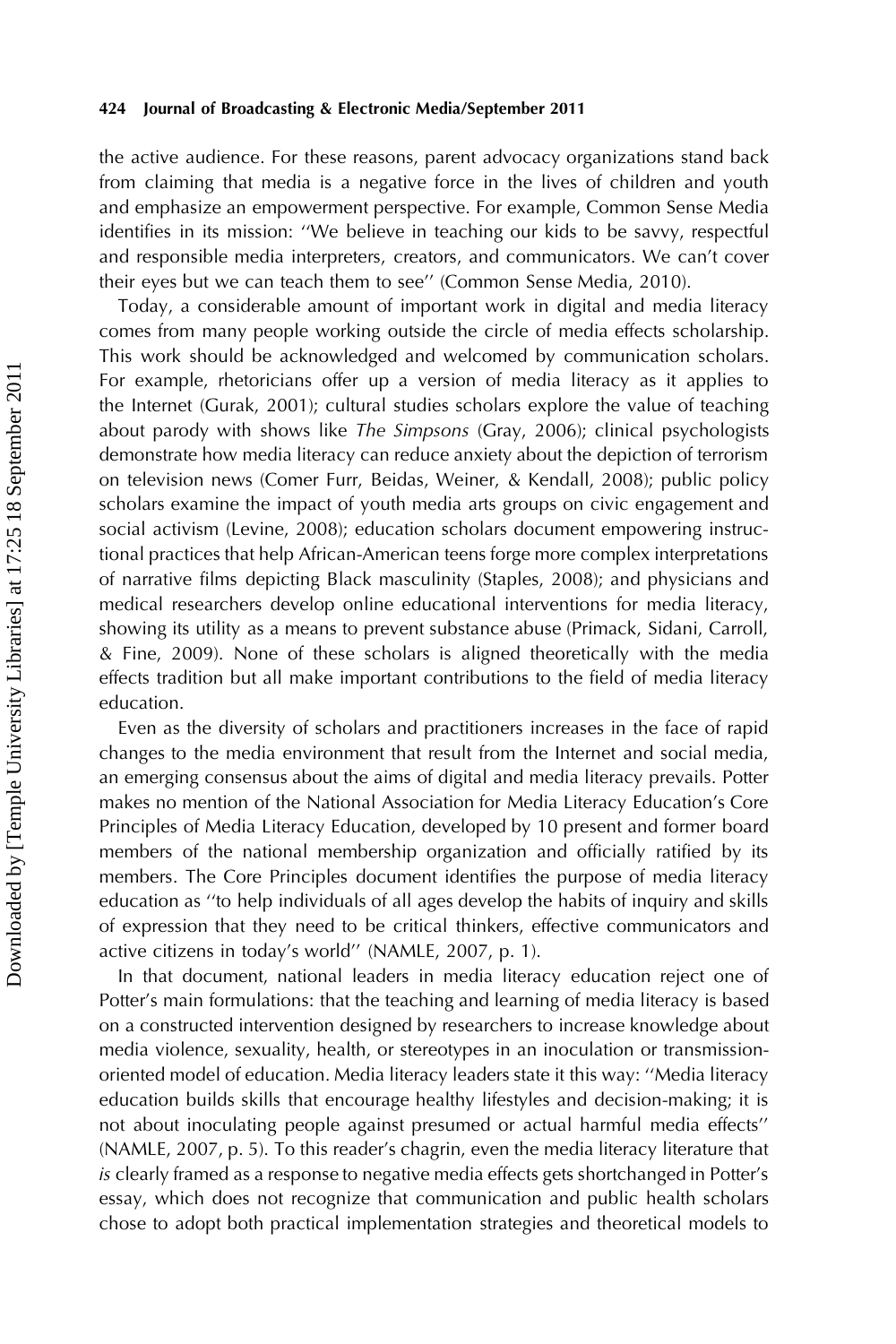account for how media literacy may actually work to counteract negative effects. For example, omitted from his review essay are the past 15 years of scholarship from Austin and colleagues at Washington State University. This body of knowledge that provides a sophisticated theoretical framework, the Message Interpretation Process (MIP), treats receivers as active decision-makers engaged in a process of interpretation and understanding, where decision-making takes place through both logical and emotional routes (Austin, Pinkleton & Funabiki, 2007).

In addition, there is no mention of the development of university-school partnership models as a means to bring media literacy to young people through nearpeer instructional models, as for example in the work of Professor Zaslow at Pace University, whose undergraduate students worked in New York City youth media programs (Khan & Reinoso, 2008) or Professor Scharrer at the University of Massachusetts-Amherst, who demonstrated how children's interpretations of media violence may be transformed through a learning experience implemented by undergraduate students (Scharrer, 2005, 2006). Much curriculum development in media literacy education in both the United States and around the world comes from the work of practitioners in collaboration with scholars working in specific educational contexts. Based on time-honored practices of teacher action research, researchers and teachers generally work to first identify learning outcomes, then develop activities based on inquiry and constructivist learning principles, and then create meaningful and authentic approaches to assessment that focus on the learning demonstrating competence in meeting learning outcomes (Hobbs, 2007; Schwarz & Brown, 2005). Sadly, it is common for some researchers to first conduct a content analysis of a set of media texts to produce evidence of their problematic characteristics and then propose media literacy education as a means to address the presumed negative influence of these texts on audiences, stumbling into the educational arena without learning first about the existing attitudes, knowledge and interpretations of learners or teachers, but holding firm to expectations about dominant interpretations presumed to be in place and ready to replace them with (their own) better oppositional readings.

Potter offers a reductionist vision that ignores both important intellectual traditions from semiotics, cultural studies, constructivism and empowerment perspectives as well as new work that examines differential levels of digital literacy competencies in adults and young adults (Hargittai, 2005, 2009); media literacy practices related to issues of representation (Gainer, 2010), digital media, remix and informal education (Richards & Gomez, 2010), civic engagement and journalism (Bailin, 2010), narrative and digital storytelling (Ohler, 2006), just to name a few of the new areas of recent work emerging in digital and media literacy scholarship.

## The Aims of Education

In the review essay, Potter summarizes research on parental mediation, describing parents' formulations of time/content rules, co-viewing and talk about media as a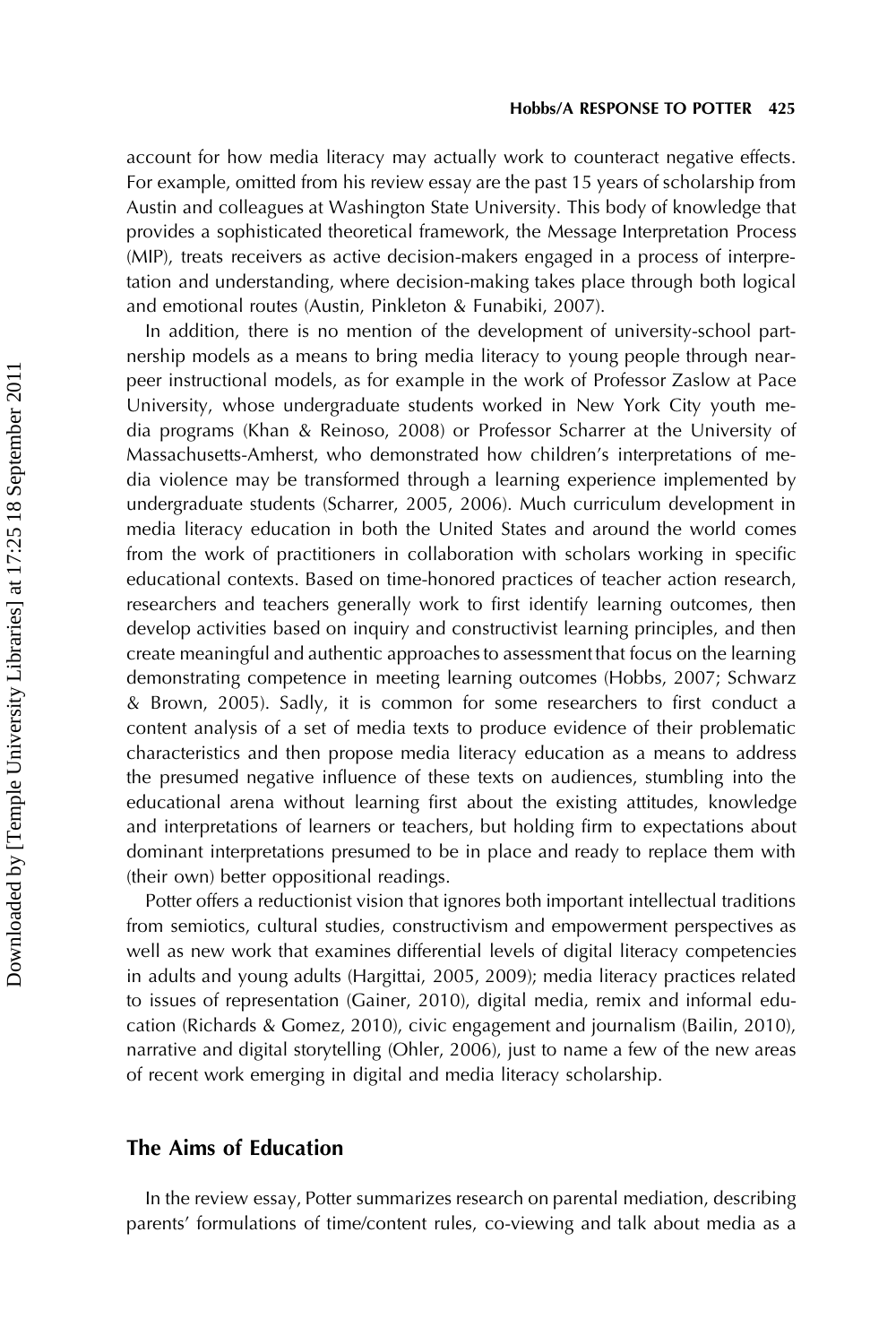type of ''natural intervention'' in media literacy (2010, p. 685). But few scholars would conflate parental mediation with media literacy even though both consider the media use behaviors of children and youth. In a systematic review of the literature, Mendoza notes that ''the parental mediation literature, although it identifies mediation styles and examines the effects on children, fails to connect to research and practices from media literacy'' (2009, p. 31). The roles of parents and educators are quite distinct, especially in the context of exploration of values issues. Mendoza questions whether parents offering ''declarative, value-laden statements'' about television (a recommended technique of active mediation) promotes critical thinking and points out that ''the research on active mediation does not reflect—nor does it draw from—a model of inquiry that is so central to media literacy education'' (2009, p. 37).

More than 20 years ago, Masterman (1985) introduced the concept of critical autonomy as a primary objective of media literacy education. In Teaching the Media, Masterman argues that the key task of media teachers is to ''develop in pupils enough self-confidence and critical maturity to be able to apply critical judgments to media texts which they will encounter in the future" (1985, p. 24). To accomplish this, pedagogical practices must be emphatically student-centered and inquiry-oriented, helping students interrogate the process of making meaning through critical investigation using strategies of both close reading (also called deconstruction or decoding) and media production, where the practices of brainstorming, scriptwriting, and video or website production are enacted, not for the primary purpose of developing vocational or professional skills, but as a means to promote transfer of critical thinking skills from the classroom to the contexts of home, community, and culture.

For these reasons, some media literacy educators emphasize the pedagogy of inquiry learning and reject mere knowledge transmission that focuses on media history, economics, and industry structure, common topics of the typical Mass Media and Society course. Of course, knowledge can be valuable when it deepens students' understanding of the political, social, economic, and historical context in which media messages circulate. But in traditional content-based classrooms, students may gain short-term, decontextualized knowledge about the media but not develop critical thinking or analysis skills that can be applied to media messages in the context of their day-to-day life (Bragg, 2002). Today, the rise of interest in the use of digital media in schools leads to some educators who are focused on teaching children various digital technology production skills in merely a technical/technicist sense (Masterman, 1985) or in a decontextualized way that emphasizes only the ''how to'' dimensions of social media tool use (Richardson, 2006). This promises to foreshorten and narrow the complex set of digital and media literacy competencies. For these reasons, key concepts of media literacy education (authorship, audience, representation, genre, language, technology, etc.) must be emphasized as analytical tools that support the practice of both analyzing and creating messages (Buckingham, 2003).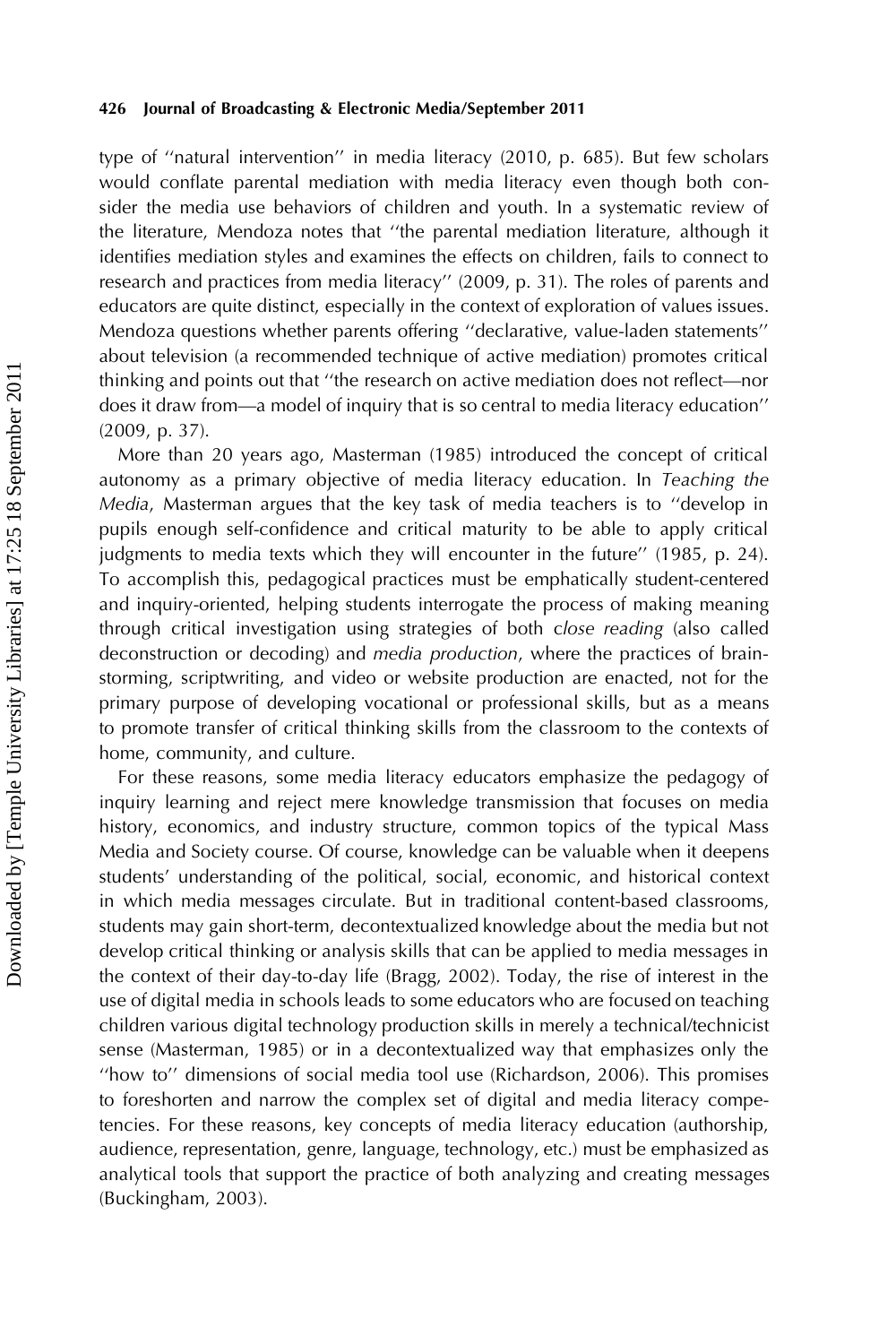#### Hobbs/A RESPONSE TO POTTER 427

Examining Potter's essay as a whole, a reader might suppose that he offers a rationale for media literacy not based on the development of critical thinking or communication skills at all, but based instead on a type of inoculation or persuasion. For example, he favorably reviews examples where researchers aim to change students' attitudes or behaviors to more closely reflect their own views about mass media and popular culture. In examining these studies, Martens points out that ''rather than encouraging children and adolescents to understand the mechanics of television, evaluative strategies try to create negative evaluation about what is viewed'' (2010, p. 13). Indeed, some communication professors do make use of curriculum materials that offer a one-sided, essentially persuasive perspective on issues of media violence, stereotypes, representation, advertising, or media ownership. But ''persuasion as education'' is an approach that is explicitly rejected by media literacy leaders, who write:

Media literacy education is not about replacing students' perspectives with someone else's (your own, a teacher's, a media critic's, an expert's, etc.). Sharing a critique of media without also sharing the skills that students need to critically analyze media for themselves is not sound MLE [media literacy education] practice. This includes presenting media literacy videos, films, book, or other curriculum materials as a substitute for teaching critical inquiry skills. (NAMLE, 2007, p. 5)

Too many college faculty view media literacy as simply a watered-down version of the standard content-based Media and Society course for non-majors, and this view does considerable disservice to the field. At the heart of digital and media literacy, education is not the mere transmission of facts and information about media industries, audiences and effects, but the goal of promoting a deep understanding of the concept of constructedness. Since at least the 1980s the field has worked to enable people to recognize ''the constructed nature of media texts, and thereby to show how media representations [reinforce] the ideologies of dominant groups in society'' (Buckingham, 2004, p. 8). Although media literacy educators may explore particular interpretations of the texts of mass media and popular culture (feminist, Marxist, semiotic, critical, or other), they generally ''adopt a more studentcentered perspective, which begins from young people's existing knowledge and experience of media, rather than from the instructional imperatives of the teacher'' (Buckingham, 2004, p. 13).

The idea of using education to promote particular (positive or negative) viewpoints about news, advertising, videogames, the Internet, or entertainment media is a very slippery slope that verges on propaganda. In the opinion of this reviewer, such projects should not be considered a form of media literacy education. Readers should ponder for themselves the strengths and limitations of theoretical frames from media effects scholarship that may be applied to the practice of education. Media literacy is not about teaching students what to think; rather, it emphasizes the process of helping people arrive at informed choices that are consistent with their own values through the active, reflective, collaborative, and self-actualizing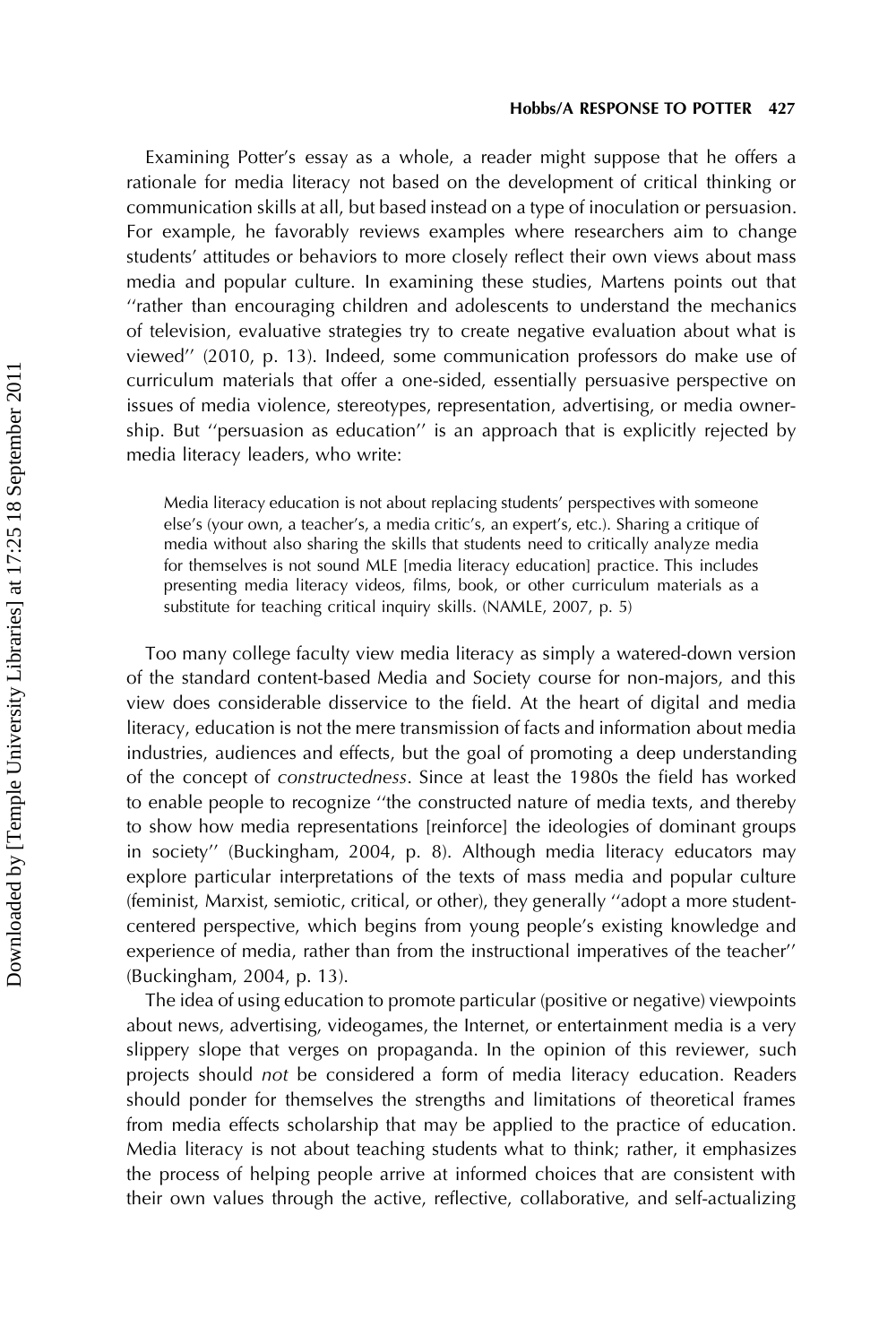practice of reception and production. Communication scholars and educators with interests in journalism, television, film, the Internet and digital media would do well to appreciate the compelling contribution that scholarship in media literacy education is beginning to make using approaches that draw on scholarship across the fields of communication, education, the humanities and social sciences, as well as medicine and public health.

Holding on to outdated views will not enable communication researchers to contribute productively to the robust and trans-disciplinary dialogue about media literacy now occurring in schools, colleges, and nonprofit community centers across the nation. This is why I call for the development of interdisciplinary programs in higher education to more deeply explore the connections between communication, media studies, and education (Hobbs, 2010). We must continue to examine the complex pedagogical practices that support civic engagement, critical and creative thinking, and the broad range of communication competencies that support a lifetime of learning with and about mass media, popular culture, and digital technology.

## References

- Austin, E. W., Pinkleton, B. E., & Funabiki, R. P. (2007). The desirability paradox in the effects of media literacy training. Communication Research, 34(5), 483–506.
- Bailin, E. (2010). Philadelphia students explore flash mobs to build digital and media literacy skills. Spot.Us: Community funded journalism. Retrieved March 31, 2011, from http://spot. us/pitches/545-learning-about-flash-mobs-helps-children-develop-news-literacy-skills/story
- Barnett, J. (2010). The FCC's future of media project. Nieman Journalism Lab. Retrieved May 6, 2011, from http://www.niemanlab.org/2010/01/the-fccs-future-of-media-project/
- Barron, B., Levinson, A., Martin, C., Mertl, V., Stringer, D., & Rogers, M. (2010). Supporting young new media producers across learning spaces: A longitudinal study of the Digital Youth Network. Proceedings of the 9th International Conference of the Learning Sciences Volume 2, 203–210.
- Benkler, Y. (2007). The wealth of networks. New Haven: Yale University Press.
- Bennett, W. L. (2008). Civic life online: Learning how digital media can engage youth. The John D. and Catherine T. MacArthur Foundation Series on Digital Media and Learning. Cambridge, MA: MIT Press.
- Bragg, S. (2002). Wrestling in woolly gloves: Not just being critially media literate. Journal of Popular Film and Television, 20(1), 41–52.
- Buckingham, (2003). Media education: Literacy, learning and contemporary culture. Malden MA: Wiley-Blackwell.
- Bunin, L. (2011, March 18). SAT head defends reality TV question. The Daily Beast. Retrieved May 6, 2011, from http://www.thedailybeast.com/blogs-and-stories/2011-03-18/sat-realitytv-question-college-board-chief-defends/#
- Byrne, S. (2009). Media literacy interventions: What makes them boom or boomerang? Communication Education, 58(1), 1–14.
- Byrne, S., Linz, D., & Potter, W. J. (2009). A test of competing cognitive explanations for the boomerang effect in response to the deliberate disruption of media-induced aggression. Media Psychology, 12(3), 227–248.
- Cole, C., Biel, L., Pai, S., & Chand, A (2007). Projecting youth voices: Sisimpur rural filmmakers' project in Bangladesh. Journal of Children and Media, 1(1), 88–92.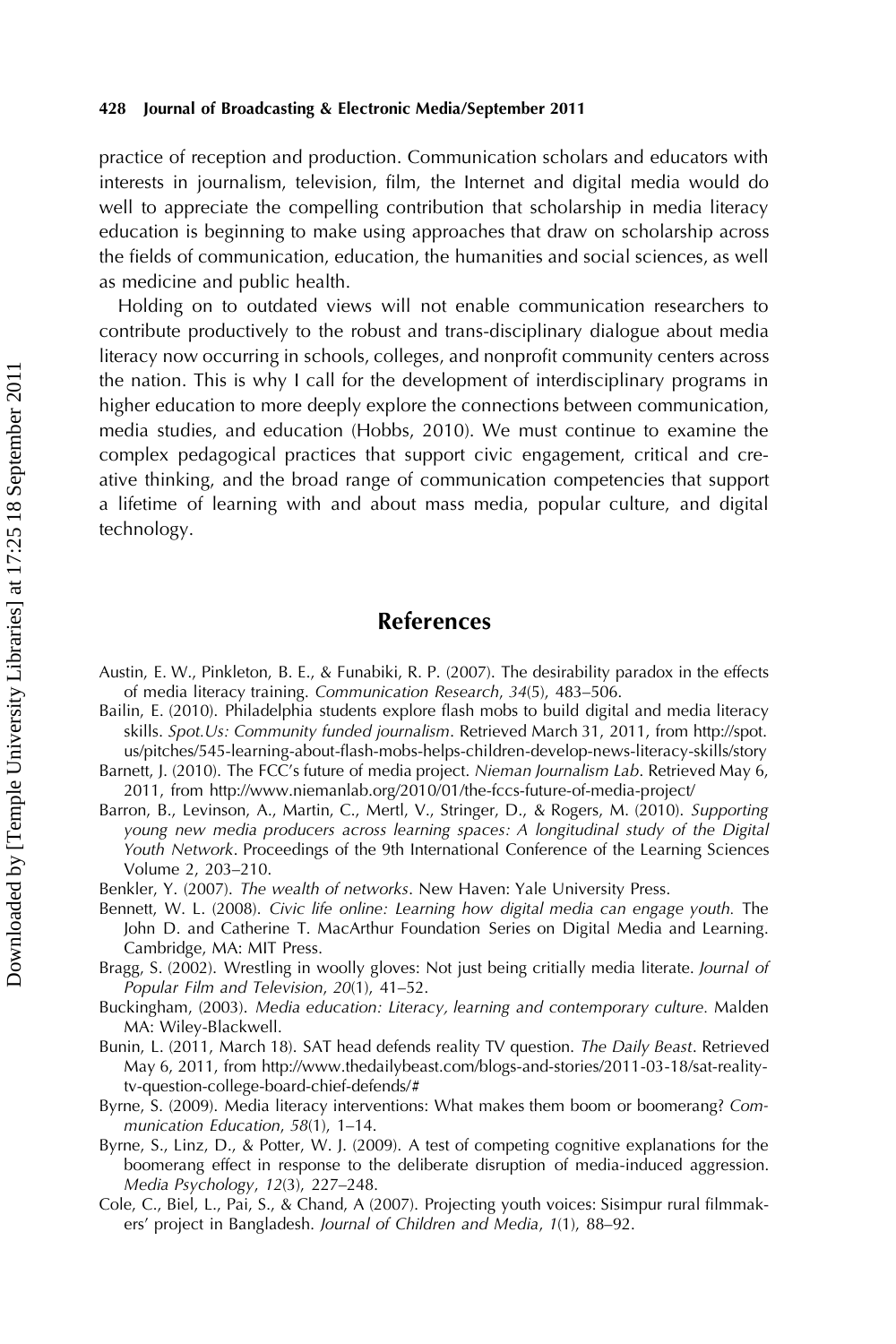- Comer, J., Furr, J., Beidas, R., Weiner, C., & Kendall, P. (2008). Children and terrorism-related news: Training parents in coping and media literacy. Journal of Consulting and Clinical Psychology, 76(4), 568–578.
- Common Sense Media (2010). Our mission. Retrieved May 30, 2011, from http://www.com monsensemedia.org/about-us/our-mission
- Gainer, J. S. (2010). Critical media literacy in middle school: Exploring the politics of representation. Journal of Adolescent & Adult Literacy, 53(5), 364–373.
- Gray, J. (2006). Watching with The Simpsons: Television, parody and intertextuality. London: Routledge/Comedia.
- Gurak (2001). Cyberliteracy: Navigating the Internet with awareness. New Haven, CT: Yale University Press.
- Hargittai, E. (2005). Survey measures of web-oriented digital literacy. Social Science Computer Review, 23(3), 371–379.
- Hargittai, E. (2009). An update on survey measures of Web-oriented digital literacy. Social Science Computer Review, 27(1), 130–137.
- Hobbs, R. (1998). The seven great debates in the media literacy movement. Journal of Communication, 48(1), 16–32.
- Hobbs, R. (2007). Reading the media: Media literacy in English language arts. New York: Teachers College Press.
- Hobbs, R. (2010). *Digital and media literacy: A plan of action*. Aspen Institute and the John S. and James L. Knight Foundation, Washington. D.C. Retrieved May 6, 2011, from http:// www.knightcomm.org/digital-and-media-literacy-a-plan-of-action/
- Jenkins, H., Clinton, K., Purushotma, R., Robinson, A., & Weigel, M. (2007). Confronting the challenges of participatory culture: Media education for the 21st century. Chicago IL: The John D. and Catherine T. MacArthur Foundation.
- Kahne. J., Feezell, J. T., & Lee, N. (2010). Digital media literacy education and online civic and political participation. DML Central Working Papers. Youth and Participatory Politics. November 8, 2010.
- Khan, M., & Reinoso, Y (2008). We welcome you to invite us to the field. Youth Media Reporter 6. December 11, 2010. Retrieved from http://www.youthmediareporter.org/2008/12/ we\_welcome\_you\_to\_invite\_us\_to.html
- Knight Commission on the Information Needs of Communities in a Democracy (2009). Informing communities: Sustaining democracy in the digital age. Retrieved May 6, 2011, from http://www.knightcomm.org/read-the-report-and-comment/
- Levine, P. (2008). A public voice for youth: The audience problem in digital media and civic education. In W. L. Bennet (Ed.), Civic life online: Learning how digital media can engage youth (pp. 119–138). Cambridge, MA.: MIT Press.
- Livingstone, S. (2004). Media literacy and the challenge of new information and communication technologies. The Communication Review, 7(1), 3–14.
- Livingstone, S. (2008). Engaging with media: A matter of literacy? Communication, Culture & Critique, 1(1), 51–62.
- Martens, H. (2010). Evaluating media literacy education: Concepts, theories and future directions. Journal of Media Literacy Education, 2(1), 1–22.
- Masterman, L., (1985). Teaching the media. London: Comedia.
- Mendoza, K. (2009). Surveying parental mediation: Connections, challenges and questions for media literacy. Journal of Media Literacy Education, 1(1), 28–41.
- Moore, D. C., & Hobbs, R. (2011). Review of Admongo.gov. Journal of Children & Media, 5(2), 221–224.
- National Association for Media Literacy Education (2007). Core principles of media literacy education in the United States. Retrieved May 6, 2011, from http://namle.net
- National Governors Association and the Council of Chief State School Officers (2010). Common core standards. Retrieved May 6, 2011, from http://www.corestandards.org/
- Ohler, J. (2006). The world of digital storytelling. Educational Leadership, 63(4), 44–47.
- Potter, J. (2010). The state of media literacy. Journal of Broadcasting and Electronic Media, 54(4), 675–696.